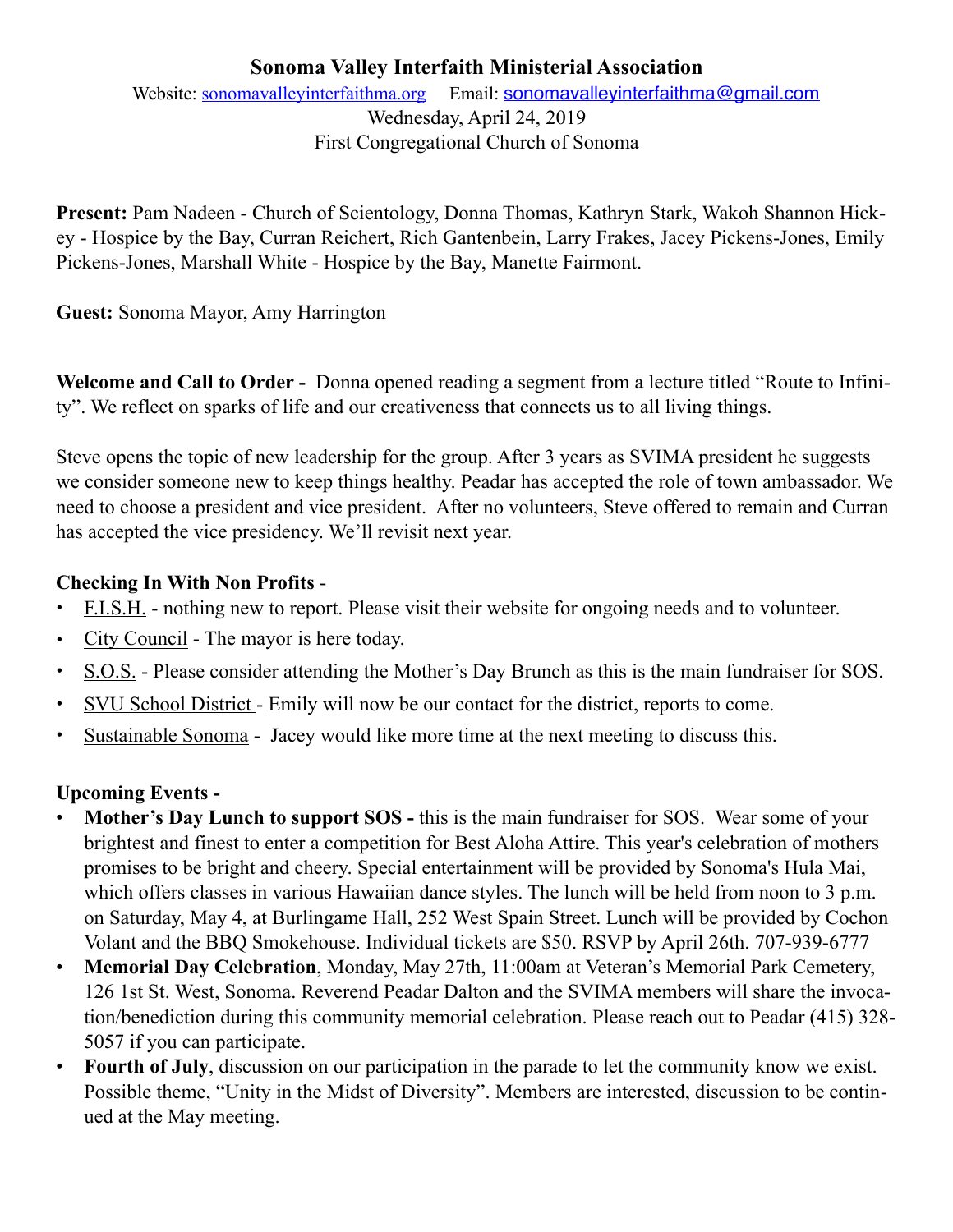#### **Information to Share** -

- Jim Thomas is taking the reigns of the Thursday radio hour as the new host. Please reach out to him at 707-529-9562 if you would like to help out or be a guest on the show.
- If you are unable to cover your Tuesday radio show spot please look at our member list on the website to find a replacement, if you can't find a replacement please let the radio show know as soon as possible. Also, if you forget and miss your spot please call Bob and/or the radio station as soon as you remember to apologize. Thanks!

#### **Guest - Mayor Amy Harrington**

-Mayor Harrington has served on the City Council since 2016 and was voted as mayor this past year. Her primary concern with council meetings is the way they are structured. She wants there to be a better way for the public to participate. Currently the each member of the public is allowed three minutes to talk and the council is not allowed to respond, which seems awkward for both sides. She is hoping to find a better way for the community to participate in meetings, which in turn encourages more community members to attend meetings, thus, bringing issues to the forefront that need to be discussed.

-Once every quarter the council has an Agenda Setting meeting where they discuss items that will be addressed during that quarter. This is the best meeting to come to so you can comment on any items on the upcoming agenda. The City Council normally meets at 6:00 p.m., on the first and third Monday of each month. Meetings are held in Council Chambers at 177 First Street West, Sonoma California. If you would like to receive reminders for the council meetings you can sign up [here](https://sonomacity.civicweb.net/Portal/Subscribe.aspx).

-The first topic for City Council to tackle is sensible marijuana legislation and the cannabis dispensary issue. The previous measure to go before voters in November of 2020 allows for "unlimited" dispensary placement. City Council feels that having "unlimited" is a bad idea. "Unlimited" means that as long as they meet State requirements, anyone can open a dispensary anywhere and there would be no limit on the number of them allowed in the city. They fear most voters won't read the details of the wording and miss this language looking only to approve allowing dispensaries in town. -The current city ordinance does not allow any dispensaries. The council has put together a new ordinance proposal to allow one storefront dispensary and one delivery only dispensary. Under the new plan applications for dispensary businesses will be collected, a sub-group will will sort through applications and pull any that don't meet qualifications and the rest will go to a review process by the council. They will implement a fee cost recovery program, develop and conduct application review, scoring, merit-based ranking, interviews and selection process assuming a limited number of businesses to be allowed; and develop a commercial cannabis tax measure for the November 2020 election.

-The second topic for City Council to tackle is the increase of minimum wage. Mayor Harrington was a union organizer for labor workers. She grew up in poverty stricken neighborhoods and feels a deep sense of what it means to live in poverty. She recognizes that housing is an issue due in part to low wages. Minimum wage across the state will go up but she doesn't feel that Sonoma should be compared to many other California cities who might be able to survive on the state wage. Sonoma is much more expensive and should have a wage that coincides with the city's cost of living. She want to raise the minimum wage and have it start January 2020.